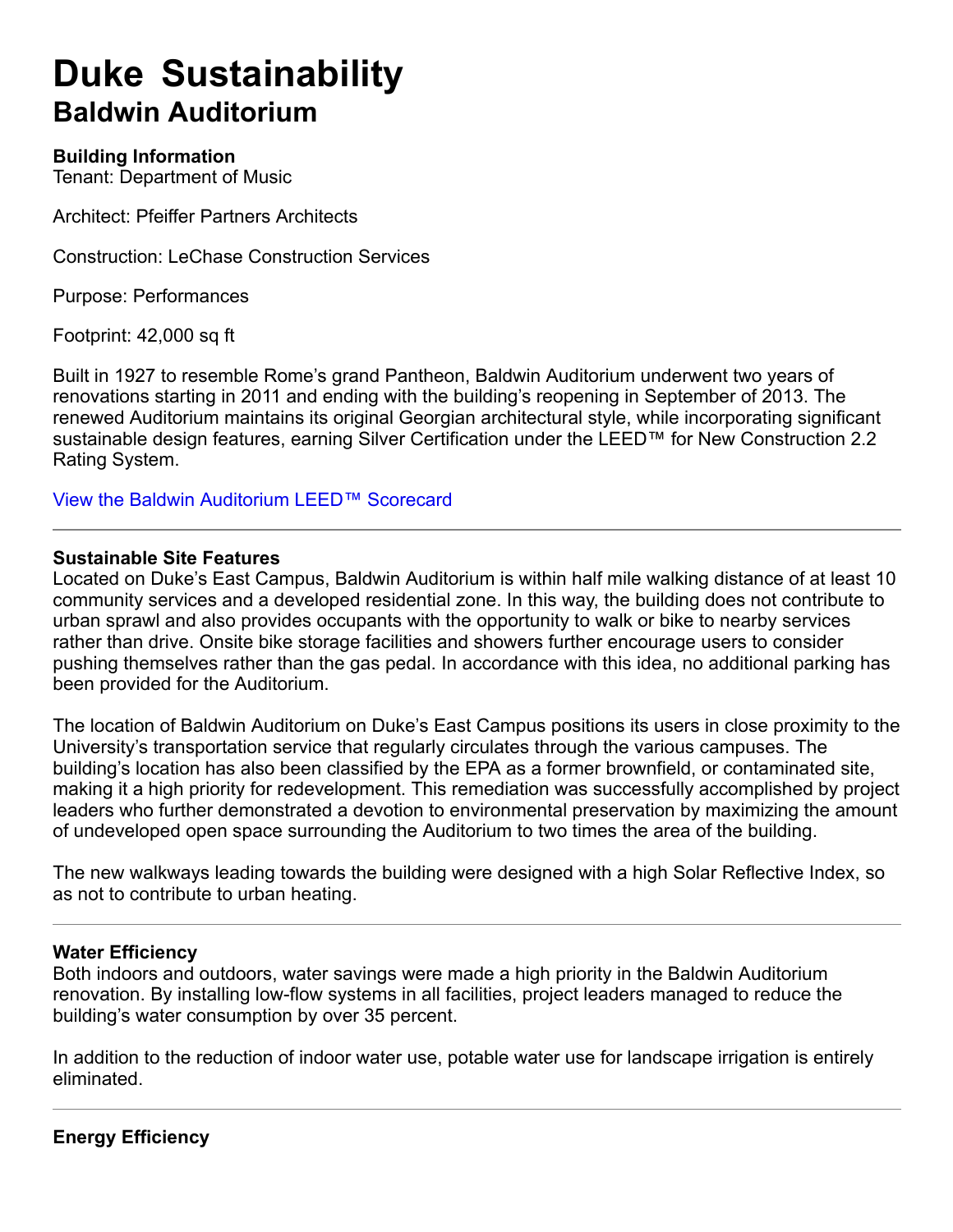Upgraded with a host of energy efficiency measures that include an improved thermal envelope, high efficiency glazing, and occupancy sensors, Baldwin Auditorium has achieved an energy cost savings of nearly 15 percent. Low energy-use LED lighting and low-velocity forced air conditioning based on occupancy, contributed significantly to these energy savings.

In order to quantify energy consumption by specific systems within the building, a measurement and verification plan was developed and implemented. Enhanced commissioning was also performed to ensure that each system functioned as designed and successfully met its energy-use targets.

In addition to reducing energy consumption, Baldwin Auditorium earned LEED™ points for enhanced refrigerant management by eliminating CFC-based refrigerants and minimizing the use of other compounds that contribute to ozone depletion and global warming.

### **Indoor Air Quality**

Prior to occupancy of Baldwin Auditorium, sensitive construction materials were protected from moisture, so as to avoid the harboring of microbes. Further prevention measures taken to minimize the contamination of indoor air during construction activities included using air handlers to filter the indoor air of particulates.

Occupant health was also made a priority in the decision to use low-emitting materials that include adhesives, sealants, paints, and carpeting. In addition, ventilation of indoor spaces is carefully controlled based on data collected from carbon dioxide sensors distributed throughout the Auditorium.

In order to ensure the comfort of audience members, staff and performers, project leaders installed a perforated stage floor that evenly distributes low-velocity air to performers as well as 200 swirl diffusers beneath auditorium seats to produce an upward flow of air. Indoor temperature and lighting in each part of the building is largely under occupant control, so that settings can be adjusted to match user preferences.

#### **Resource Management**

Although the renovation of Baldwin Auditorium yielded many significant improvements in functionality and aesthetics, the core of the building was largely reused, with over 75 percent of the walls, floors and roof left in their original state. In this way, the amount of additional materials required for the project was minimized.

During the construction process, recyclable waste materials were organized into five categories, and designated collection areas were established for each type. This careful practice resulted in a landfill diversion rate of over 75 percent. In order to further promote the reuse of materials, project leaders ensured that over 10 percent of the total building materials content, by value, had been manufactured using recycled materials. Over 10 percent of the project materials were also extracted, processed and manufactured within a 500 mile radius of the site.

# **Integration of Sustainability in Design & Construction Process**

A holistic approach that stressed communication and task coordination amongst project teams was implemented throughout the design and construction process in order to meet sustainability targets.

A continuous cycle of goal setting and reevaluation helped project members to reach important milestones within time constraints.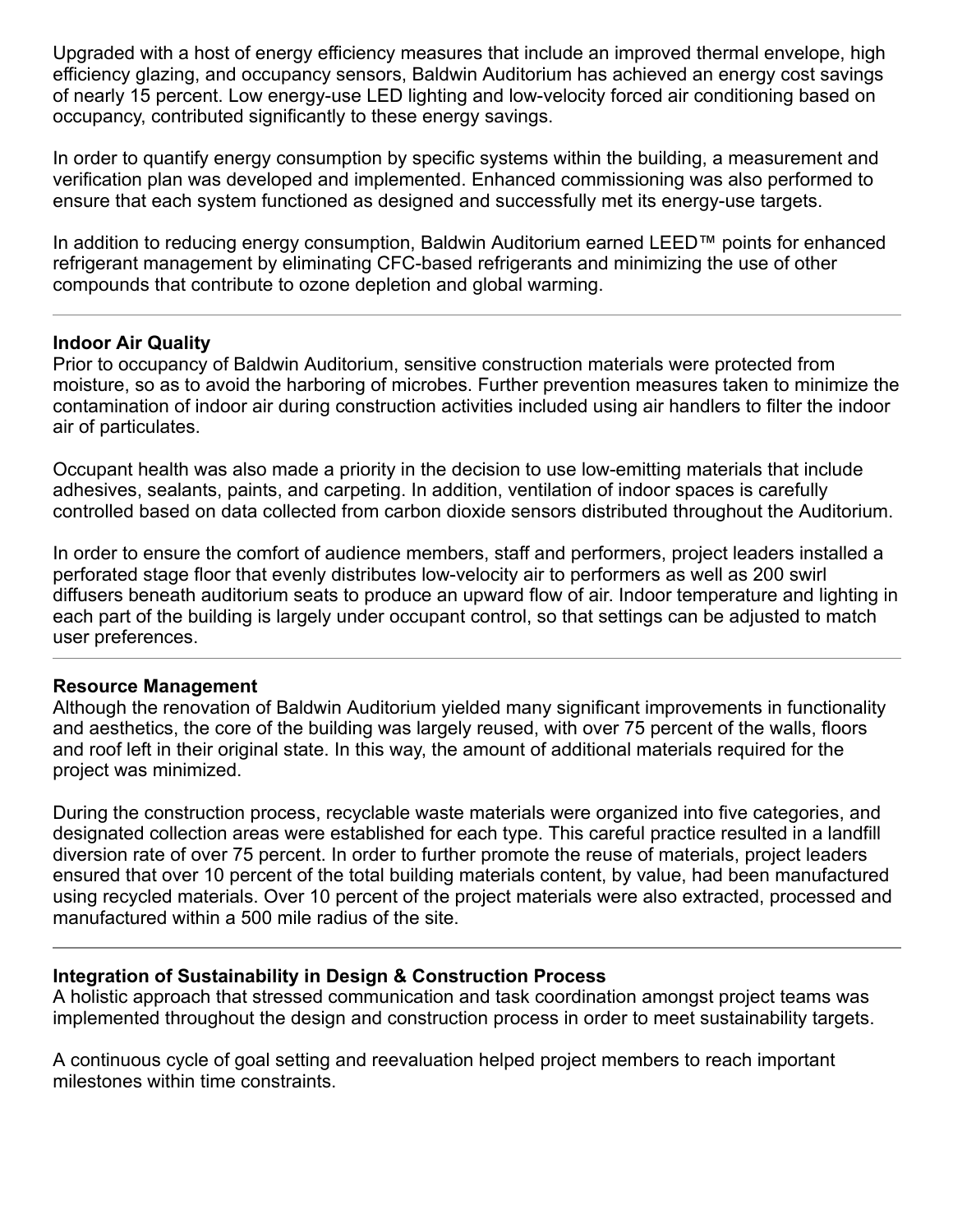

Key:<br>Yes - Project either currently complies or can easily comply with minimal cost.<br>Likely - Project can easily comply with minimal cost, but verification or minimal changes to current design are needed.<br>Less Likely - Com

|   |                      |                | Less Likely<br><b>Likely</b> |                      |                                                                                                                                                                                                                                                                                                                                                                                                                                                                                                              |                                                                                                            |                              |         |
|---|----------------------|----------------|------------------------------|----------------------|--------------------------------------------------------------------------------------------------------------------------------------------------------------------------------------------------------------------------------------------------------------------------------------------------------------------------------------------------------------------------------------------------------------------------------------------------------------------------------------------------------------|------------------------------------------------------------------------------------------------------------|------------------------------|---------|
|   | 8                    | 0 <sup>1</sup> | $\mathbf 0$                  | $\phi_{\rm o}$<br>6  | <b>Sustainable Sites</b>                                                                                                                                                                                                                                                                                                                                                                                                                                                                                     | <b>Status / Comments:</b>                                                                                  | Party:                       | Due by: |
|   |                      |                |                              |                      |                                                                                                                                                                                                                                                                                                                                                                                                                                                                                                              |                                                                                                            |                              |         |
| С | Y                    |                |                              |                      | Prerequisite SS 1<br><b>Construction Activity Pollution Prevention</b><br>Implement an Erosion and Sedimentation Control (ESC) Plan.                                                                                                                                                                                                                                                                                                                                                                         | Complete                                                                                                   | PPA<br>Civil                 | Awarded |
| D | 1                    |                |                              |                      | Credit SS 1<br><b>Site Selection</b><br>Do not develop on farmland; undeveloped land lower than 5' above 100-year flood plain; habitat<br>for endangered or threatened species; within 100' of a wetlands; undeveloped land within 50' of a<br>body of water; or public parkland.                                                                                                                                                                                                                            | Confirmed by architect. SWA has documented on LEED<br>Online.                                              | <b>SWA</b>                   | Awarded |
| D | $\mathbf{1}$         |                |                              |                      | Credit SS <sub>2</sub><br>Development Density & Community Connectivity<br>Opt 1: Previously developed site within a community with a minimum density of 60,000 sf/acre.<br>Opt 2: Previously developed site within 1/2 mile of residential zone (10 units/acre) and 10 basic<br>services with pedestrian access.                                                                                                                                                                                             | Complete. Compliant with option 2                                                                          | <b>SWA</b>                   | Awarded |
| D | 1                    |                |                              |                      | Credit SS 3<br><b>Brownfield Redevelopment</b><br>Develop on a contaminated site as defined by ASTM E1903-97 or by local, state or federal<br>governmental agency.                                                                                                                                                                                                                                                                                                                                           | EEC has documented and provided a statement confirming<br>that testing was done according to EPA's 40 CFR. | <b>SWA</b><br>LeChase<br>EEC | Awarded |
| D | 1                    |                |                              |                      | Credit SS 4.1<br><b>Alternative Transportation: Public Transportation</b><br>Within 1/4 Mile of 2 bus line stops or 1/2 mile of rail stop.                                                                                                                                                                                                                                                                                                                                                                   | Achieved                                                                                                   | SWA                          | Awarded |
| D | 1                    |                |                              |                      | Credit SS 4.2<br>Alternative Transportation: Bicycle Use<br>Provide bicycle racks for 5% of peak building users and shower facilities for 0.5% of Full-Time<br>Equivalent (FTE) occupants.                                                                                                                                                                                                                                                                                                                   | Achieved                                                                                                   | LeChase<br><b>SWA</b>        | Awarded |
| D |                      |                |                              | $\overline{1}$       | Credit SS 4.3<br>Alternative Transportation: Low-Emitting<br>and Fuel-Efficient Vehicles<br>Opt 1: Provide LE/FE vehicles for 3% of FTE and preferred parking.<br>Opt 2: Provide 5% preferred parking for LE/FE vehicles.<br>Opt 3: Alternative-fuel refueling stations for 3% vehicle parking.                                                                                                                                                                                                              | Credit not targeted.                                                                                       | Owner                        |         |
| D | 1                    |                |                              |                      | Credit SS 4.4<br>Alternative Transportation: Parking Capacity<br>Opt 1 Non Residential: Meet but not exceed local requirements and provide 5% preferred parking<br>for carpools or vanpools.<br>Opt 2 Non Residential: For projects that provide parking for less than 5% of FTE, provide 5%<br>preferred parking for carpools or vanpools.<br>Opt 3 Residential: Do not exceed local requirements and provide infrastructure and support for<br>shared vehicle usage.<br>Opt 4 All: Provide no new parking. | Option 4 met.                                                                                              | <b>SWA</b><br>Duke           | Awarded |
| c |                      |                |                              | 1                    | Credit SS 5.1<br>Site Development: Protect or Restore Habitat<br>Greenfield sites: Limit site disturbance.<br>Previously developed sites: Restore or protect 50% of site area (excluding building footprint) with<br>native or adaptive vegetation.                                                                                                                                                                                                                                                          | Credit not targeted.                                                                                       |                              |         |
| D | $\blacktriangleleft$ |                |                              |                      | Credit SS 5.2<br>Site Development: Maximize Open Space<br>Opt 1: Exceed local open space requirement by 25%.<br>Opt 2: Campus: Provide open space equal to building area.<br>Opt 3: For zero requirement, provide open space of 20% site area.                                                                                                                                                                                                                                                               | Option 2 met.                                                                                              | <b>SWA</b><br>Duke           | Awarded |
| D |                      |                |                              | $\overline{1}$       | Credit SS 6.1<br>Stormwater Design: Quantity Control<br>Opt 1 (Existing <50% Impervious) Reduce peak discharge or protect stream channels.<br>Opt 2 (Existing >50% Impervious) Reduce volume by 25%.                                                                                                                                                                                                                                                                                                         | Credit not targeted.                                                                                       | Landscape<br>architect       |         |
| D |                      |                |                              | $\blacktriangleleft$ | Credit SS 6.2<br>Stormwater Design: Quality Control<br>Treat 90% of average annual rainfall using BMPs.                                                                                                                                                                                                                                                                                                                                                                                                      | Credit not targeted.                                                                                       | Landscape<br>architect       |         |
| D | 1                    |                |                              |                      | Credit 7.1<br>Heat Island Effect: Non-Roof<br>Opt 1: Shade, pave with SRI > 29, or open grid for 50% hardscape.<br>Opt 2: 50% of parking under cover.                                                                                                                                                                                                                                                                                                                                                        | Option 1 met.                                                                                              | SWA                          | Awarded |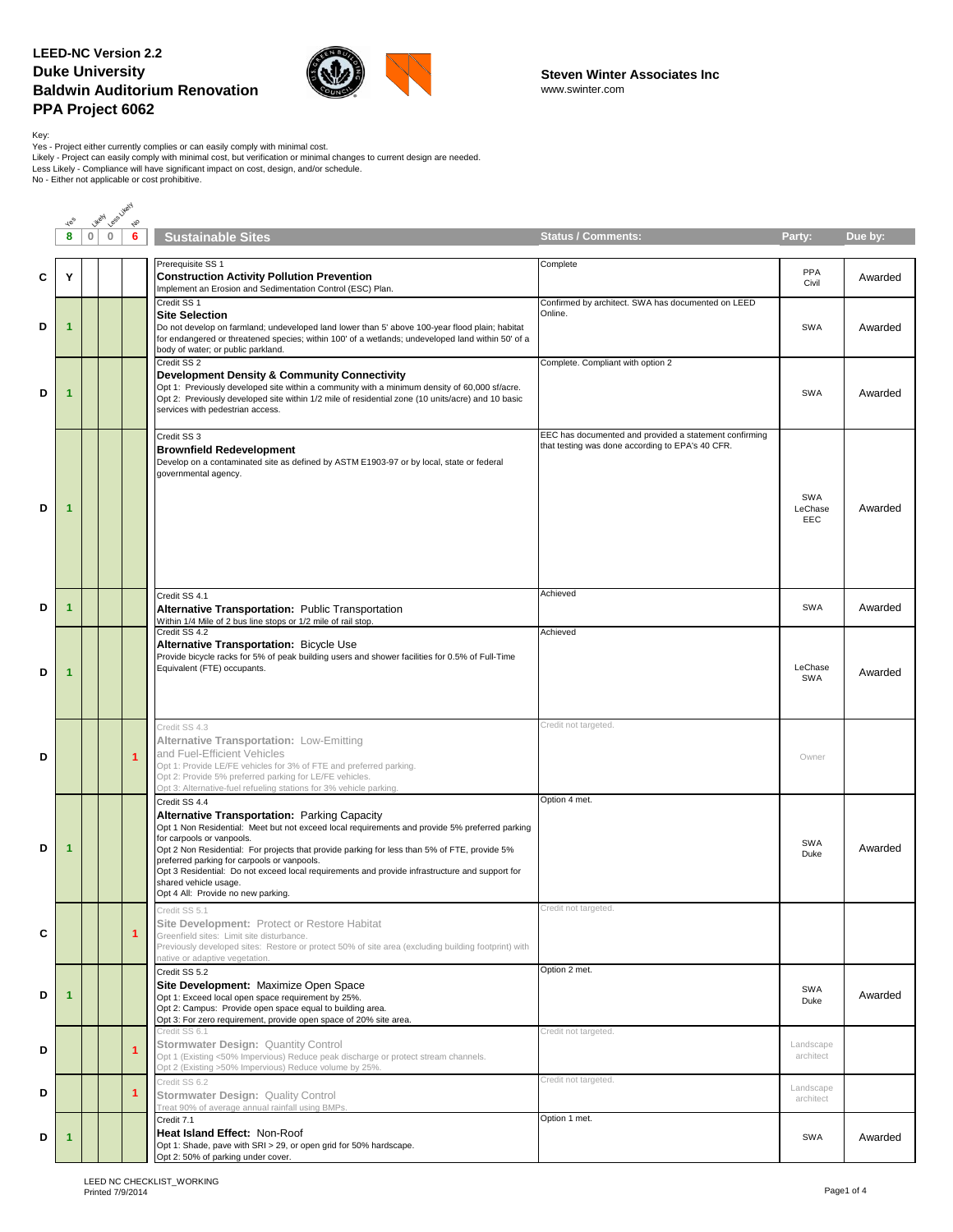| D |  |  | Credit SS 7.2<br><b>Heat Island Effect: Roof</b><br>Opt 1: 75% high albedo: Low <2:12 SRI>78; High >2:12 SRI>29.<br>Opt 2: 50% green roof.<br>Opt 3: Combination: Area $_{\text{SRI}}$ / 0.75 + Area $_{\text{Green}}$ / 0.50 > = Area $_{\text{Total}}$ | Credit not targeted. | Architect                   |  |
|---|--|--|----------------------------------------------------------------------------------------------------------------------------------------------------------------------------------------------------------------------------------------------------------|----------------------|-----------------------------|--|
| D |  |  | Credit SS 8<br><b>Light Pollution Reduction</b><br>Limit interior lighting exiting building and limit site lighting.                                                                                                                                     | Credit not targeted. | PPA<br>Lighting<br>engineer |  |

|   | $48^5$ | <b>UkeN</b> | Less Likely  | $\tau_{o}$ |                                                                                                                                                                                                        |                                                             |            |         |
|---|--------|-------------|--------------|------------|--------------------------------------------------------------------------------------------------------------------------------------------------------------------------------------------------------|-------------------------------------------------------------|------------|---------|
|   | 4      | 0           | $\mathbf{0}$ |            | <b>Water Efficiency</b>                                                                                                                                                                                |                                                             | Party:     | Due by: |
| D |        |             |              |            | Credit WE 1.1<br>Water Efficient Landscaping: Reduce by 50%<br>Reduce potable water consumption for landscaping by 50%.                                                                                | Complete                                                    | <b>PPA</b> | Awarded |
| D |        |             |              |            | Credit WE 1.2<br>Water Efficient Landscaping: No Potable Use or No Irrigation<br>Eliminate all potable water use for irrigation.                                                                       | Complete. No irrigation other than to establish new growth. | <b>PPA</b> | Awarded |
| D |        |             |              |            | Credit WE 2<br>Innovative Wastewater Technologies<br>Opt 1: Reduce potable water use for sewage conveyance 50%.<br>Opt 2: Treat 50% of wastewater to tertiary standards and infiltrate or use on site. | Credit not targeted.                                        |            |         |
| D |        |             |              |            | Credit 3.1<br>Water Use Reduction: 20% Reduction<br>Reduce water consumption by 20%.                                                                                                                   | 35.9% savings calculated.                                   | <b>SWA</b> | Awarded |
| D |        |             |              |            | Credit 3.2<br>Water Use Reduction: 30% Reduction<br>Reduce water consumption by 30%.                                                                                                                   | Complete                                                    | <b>SWA</b> | Awarded |

|   |                | Likely Lee Likely            |    |                                                                                                                                                                                                                                                 |                                                                   |                           |         |
|---|----------------|------------------------------|----|-------------------------------------------------------------------------------------------------------------------------------------------------------------------------------------------------------------------------------------------------|-------------------------------------------------------------------|---------------------------|---------|
|   | 5              | $\mathbf{0}$<br>$\mathbf{0}$ |    | <b>Energy &amp; Atmosphere</b>                                                                                                                                                                                                                  | <b>Status / Comments:</b>                                         | Party:                    | Due by: |
| C | Υ              |                              |    | Prerequisite EA 1<br><b>Fundamental Commissioning</b><br>Implement a commissioning plan using an independent agent.                                                                                                                             | Template has not been uploaded yet.                               | Cx                        |         |
| D | Y              |                              |    | Prerequisite EA 2<br><b>Minimum Energy Performance</b><br>Design the building to comply with ASHRAE/IESNA Standard 90.1-2004.                                                                                                                   | See EAc1 comments                                                 | <b>RMF</b>                | Awarded |
| D | Y              |                              |    | Prerequisite EA 3<br><b>Fundamental Refrigerant Management</b><br>Use no CFC based-refrigerants (or phase out current use).                                                                                                                     | Complete                                                          | <b>RMF</b>                | Awarded |
| D | $\overline{2}$ |                              | -1 | Credit EA 1<br><b>Optimize Energy Performance</b><br>Improve energy performance beyond ASHRAE/IESNA 90.1-2004. As of June 2007, a minimum 2<br>credits are required (14% new, 7% existing). One addit. credit for each addit. 3.5% improvement. | 13.6% improvement beyond ASHRAE 90.1-2004                         | <b>RMF</b>                | Awarded |
| D |                |                              | 1  | Credit EA 2<br><b>On-Site Renewable Energy</b><br>Produce energy to offset 2.5, 7.5 or 12.5% of bldg. energy cost.                                                                                                                              | Credit not targeted.                                              |                           |         |
| C |                |                              |    | Credit EA 3<br><b>Enhanced Commissioning</b><br>Begin process in DD and provide follow up after construction.                                                                                                                                   | Achieved                                                          |                           | Awarded |
| D |                |                              |    | Credit EA 4<br><b>Enhanced Refrigerant Management</b><br>Opt 1: Use no refrigerants.<br>Opt 2: Minimize emission and no CFC, HCFC, or Halon fire systems.                                                                                       | Complete                                                          | <b>RMF</b>                | Awarded |
| C |                |                              |    | Credit EA 5<br><b>Measurement &amp; Verification</b><br>Implement a M+V Plan in accordance with IPMVP Volume III: Concepts and Options for<br>Determining Energy Savings in New Construction, April 2003.                                       | Uploaded and Complete. Will submit during Construction<br>Review. | Duke<br>Cx<br><b>RMF</b>  | Awarded |
| С |                |                              | 1  | Credit EA 6<br><b>Green Power</b><br>Provide 35% of the building's electricity from renewable sources.                                                                                                                                          | Credit not targeted.                                              | SWA<br><b>RMF</b><br>Duke |         |

# Yes<sup>s (</sup>Health pass Likely)

|   | 6 |  |                  | <b>Materials &amp; Resources</b>                                                                                                                   | <b>Status / Comments:</b>                                                                          | Party:             | Due by:    |
|---|---|--|------------------|----------------------------------------------------------------------------------------------------------------------------------------------------|----------------------------------------------------------------------------------------------------|--------------------|------------|
| D |   |  |                  | Prerequisite MR 1<br>Storage & Collection of Recyclables<br>Dedicated space for the storage and collection of recyclables.                         | Duke Sustainability Office has provided narrative for campus<br>wide recycling collection program. | <b>PPA</b><br>Duke | Awarded    |
| C |   |  |                  | Credit MR 1.1<br><b>Building Reuse: 75% of Existing Walls, Floors &amp; Roof</b><br>Applies to building structure and envelop (excluding windows). | PPA to perform calculations and document compliance based<br>on demolition drawings.               | PPA                | Awarded    |
| C |   |  |                  | Credit MR 1.2<br><b>Building Reuse: 95% of Existing Walls, Floors &amp; Roof</b><br>Applies to building structure and envelop (excluding windows). | See comment above                                                                                  | PPA                | Awarded    |
| C |   |  |                  | Credit MR 1.3<br>Building Reuse: 50% of Interior Non-Str. Elements<br>LELD NO CHECKLISH WORKING Walls, doors, floor coverings and ceiling systems. | Not feasible                                                                                       | PPA                |            |
|   |   |  | Printed 7/9/2014 |                                                                                                                                                    |                                                                                                    |                    | Page2 of 4 |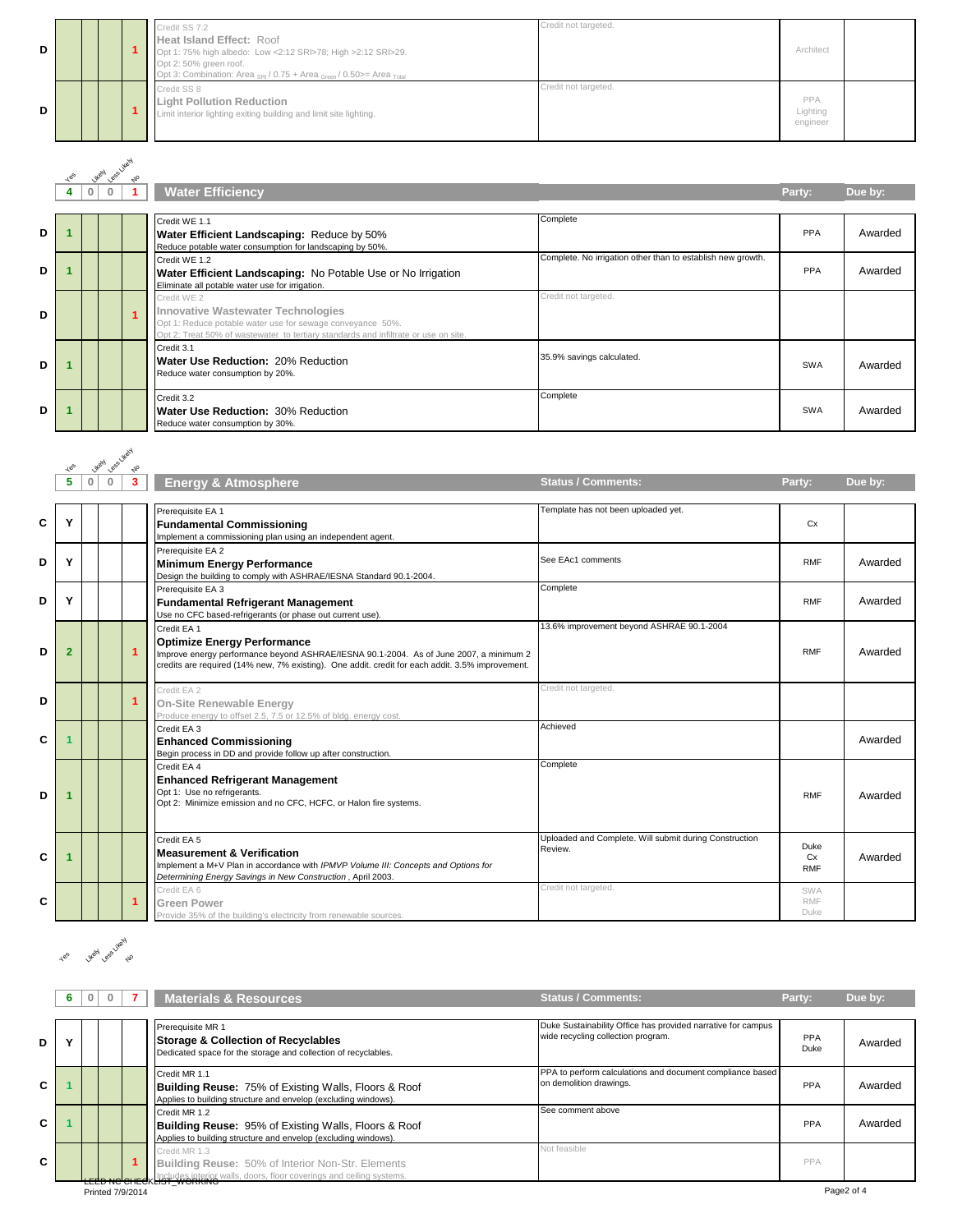| C |  |   | Credit MR 2.1<br><b>Construction Waste Management: Divert 50%</b><br>Waste can be sorted off site. Exclude soil and land-clearing debris.                   | CM to manage process, calculate totals and provide<br>documentation to SWA. Waste to be sorted on site.              | LeChase               | Awarded |
|---|--|---|-------------------------------------------------------------------------------------------------------------------------------------------------------------|----------------------------------------------------------------------------------------------------------------------|-----------------------|---------|
| C |  |   | Credit MR 2.2<br><b>Construction Waste Management: Divert 75%</b><br>As above. Divert 95% for Exemplary Performance Credit.                                 | See comment above                                                                                                    | LeChase               | Awarded |
| C |  |   | Credit MR 3.1<br>Materials Reuse: 5%<br>Use salvaged, refurbished or reused materials for 5% of cost.                                                       | PPA/CM to account for reused material such as marble. If 5%<br>cannot be reached the material can be applied to MRc2 | PPA<br>LeChase        |         |
| C |  |   | Credit MR 3.2<br>Materials Reuse: 10%<br>As above. Use 15% for Exemplary Performance Credit.                                                                | Credit not targeted.                                                                                                 |                       |         |
| C |  |   | Credit MR 4.1<br><b>Recycled Content:</b> $10\%$ (post + $\frac{1}{2}$ pre-consumer)<br>Based on cost. Recycled content of materials based on weight.       | Narrative uploaded to clarify cost and material consistency<br>across credits.                                       | <b>PPA</b><br>LeChase | Awarded |
| C |  |   | Credit MR 4.2<br><b>Recycled Content:</b> 20% (post $+$ $\frac{1}{2}$ pre-consumer)<br>As above. Use 30% for Exemplary Performance Credit.                  | See comment above                                                                                                    | PPA<br>LeChase        |         |
| C |  |   | Credit MR 5.1<br>Regional Material: 10% Extracted, Processed & Manufactured Regionally<br>Based on material cost. Fractions of content are based on weight. | Awarded                                                                                                              | PPA<br>LeChase        | Awarded |
| C |  | 4 | Credit MR 5.2<br>Regional Material: 20% Extracted, Processed & Manufactured Regionally<br>As above. Use 40% for Exemplary Performance Credit.               | See comment above                                                                                                    | PPA<br>LeChase        |         |
| C |  |   | Credit MR 6<br>Rapidly Renewable Materials: 2.5 %<br>Use materials with ten-year cycle (based on cost).                                                     | Credit not targeted.                                                                                                 |                       |         |
| C |  |   | Credit MR 7<br>Certified Wood<br>Use FSC certified wood for 50% of all wood components.                                                                     | Unattempted due to non compliant invoices. Also wood<br>workers did not hold COC certificates.                       | PPA<br>LeChase        | Denied  |

|   |   |             | Less Likely<br><b>LikeN</b> |                        |                                                                                                                                                                                                                      |                                                                                                                                                                                                                                                                                                                                                                                                                                                                                                                                                                                                                       |                             |                       |
|---|---|-------------|-----------------------------|------------------------|----------------------------------------------------------------------------------------------------------------------------------------------------------------------------------------------------------------------|-----------------------------------------------------------------------------------------------------------------------------------------------------------------------------------------------------------------------------------------------------------------------------------------------------------------------------------------------------------------------------------------------------------------------------------------------------------------------------------------------------------------------------------------------------------------------------------------------------------------------|-----------------------------|-----------------------|
|   | 9 | $\mathbf 0$ | $\mathbf 0$                 | $\overline{\phi}$<br>6 | <b>Indoor Environmental Quality</b>                                                                                                                                                                                  | <b>Status / Comments:</b>                                                                                                                                                                                                                                                                                                                                                                                                                                                                                                                                                                                             | Party:                      | Due by:               |
|   |   |             |                             |                        |                                                                                                                                                                                                                      |                                                                                                                                                                                                                                                                                                                                                                                                                                                                                                                                                                                                                       |                             |                       |
| D | Y |             |                             |                        | Prerequisite EQ 1<br><b>Minimum IAQ Performance</b><br>Meet minimum requirements of ASHRAE 62.1-2004 (Sections 4 - 7) and approved Addenda (see<br>ASHRAE 62-2001, Appendix H) using the Ventilation Rate Procedure. | Complete                                                                                                                                                                                                                                                                                                                                                                                                                                                                                                                                                                                                              | <b>RMF</b>                  | Awarded               |
| D | Υ |             |                             |                        | Prerequisite EQ 2<br><b>Environmental Tobacco Smoke (ETS) Control</b>                                                                                                                                                | Confirmed that designated exterior smoking areas have been<br>located at least 25 feet away from entries, outdoor air intakes<br>and operable windows.                                                                                                                                                                                                                                                                                                                                                                                                                                                                | Duke<br>SWA                 | Awarded               |
| D |   |             |                             |                        | Credit EQ 1<br><b>Outdoor Air Delivery Monitoring</b><br>Provide permanent monitoring of CO2.                                                                                                                        | CO2 sensors will be installed per LEED guidelines.                                                                                                                                                                                                                                                                                                                                                                                                                                                                                                                                                                    | <b>RMF</b>                  | Awarded               |
| D |   |             |                             |                        | Credit EQ 2<br><b>Increased Ventilation</b><br>Increase mechanical ventilation 30% over ASHRAE 62.1-2004 or demonstrate effective ventilation<br>or naturally ventilated buildings.                                  |                                                                                                                                                                                                                                                                                                                                                                                                                                                                                                                                                                                                                       |                             |                       |
| C |   |             |                             |                        | Credit EQ 3.1<br><b>Construction IAQ Mgmt. Plan: During Construction</b><br>Implement IAQ plan per SMACNA Guidelines, protect absorptive materials from moisture and use<br>MERV 8 filters during construction.      | IAQ management plan is updated with LEED language and<br>has been implemented                                                                                                                                                                                                                                                                                                                                                                                                                                                                                                                                         | LeChase                     | Awarded               |
| C |   |             |                             | 1                      | Credit EQ 3.2<br>Construction IAQ Mgmt. Plan: Before Occupancy<br>Opt 1: Flush out.<br>Opt 2: Air quality testing.                                                                                                   | The additional documentation provided states that the<br>calculations were based on occupied space which is, in total,<br>less than 15,000 square feet. However, the additional<br>documentation does not demonstrate compliance because<br>documentation for IEQp1: Minimum IAQ Performance<br>indicates that AHU-2 serves 11,646 square feet which all<br>seem to be occupiable area. The documentation for this<br>credit calculates AHU-2's requirements based on 7,000<br>square feet which, when recalculated, the actual flush out<br>hours of 168 for AHU-2 are not enough to meet the minimum<br>requirement | <b>C</b> <sub>X</sub>       | Denied                |
| C | 1 |             |                             |                        | Credit EQ 4.1<br>Low-Emitting Materials: Adhesives & Sealants<br>In accordance with SCAQMD Rule #1168.                                                                                                               | CM to review submittals and assemble documentation.                                                                                                                                                                                                                                                                                                                                                                                                                                                                                                                                                                   | LeChase                     | Awarded               |
| C |   |             |                             |                        | Credit EQ 4.2<br>Low-Emitting Materials: Paints & Coatings<br>imit VOCs for interior paints and coatings applied on site.                                                                                            | CM to review submittals and assemble documentation.                                                                                                                                                                                                                                                                                                                                                                                                                                                                                                                                                                   | LeChase                     | Awarded               |
| С | 1 |             |                             |                        | Credit EQ 4.3<br>Low-Emitting Materials: Carpet Systems<br>Per Carpet and Rug Institute's Green Label Plus program.                                                                                                  | CM to review submittals and assemble documentation.                                                                                                                                                                                                                                                                                                                                                                                                                                                                                                                                                                   | LeChase                     | Awarded               |
| C |   |             |                             | 1                      | Credit EQ 4.4<br>Low-Emitting Materials: Composite Wood & Agrifiber<br>No urea-formaldehyde resins including adhesives.                                                                                              | Unattempted due to non compliant material                                                                                                                                                                                                                                                                                                                                                                                                                                                                                                                                                                             | LeChase                     | Denied                |
| D |   |             |                             |                        | Credit 5<br><b>Indoor Chemical &amp; Pollutant Source Control</b><br>Install permanent entryway systems, separate and exhaust point sources of air contaminants, and<br>ise MERV 13 filtration.                      | Credit not targeted.                                                                                                                                                                                                                                                                                                                                                                                                                                                                                                                                                                                                  |                             |                       |
| D | 1 |             |                             |                        | Credit 6.1<br><b>Controllability of Systems: Lighting</b><br>Provide control for 90% occupants and control for shared spaces.                                                                                        | The auditorium provides appropriate controls for the<br>occupants.                                                                                                                                                                                                                                                                                                                                                                                                                                                                                                                                                    | SWA<br>Lighting<br>Designed | Awarded               |
| D | 1 |             |                             |                        | Credit 6.2<br>LEED NCCHECKLCOONtrollability of Systems: Thermal Comfort<br>Printed 7/9/2014 Provide control for 50% occupants and control for shared spaces.                                                         | The auditorium provides appropriate controls for the<br>occupants.                                                                                                                                                                                                                                                                                                                                                                                                                                                                                                                                                    | <b>RMF</b>                  | Awarded<br>Page3 of 4 |